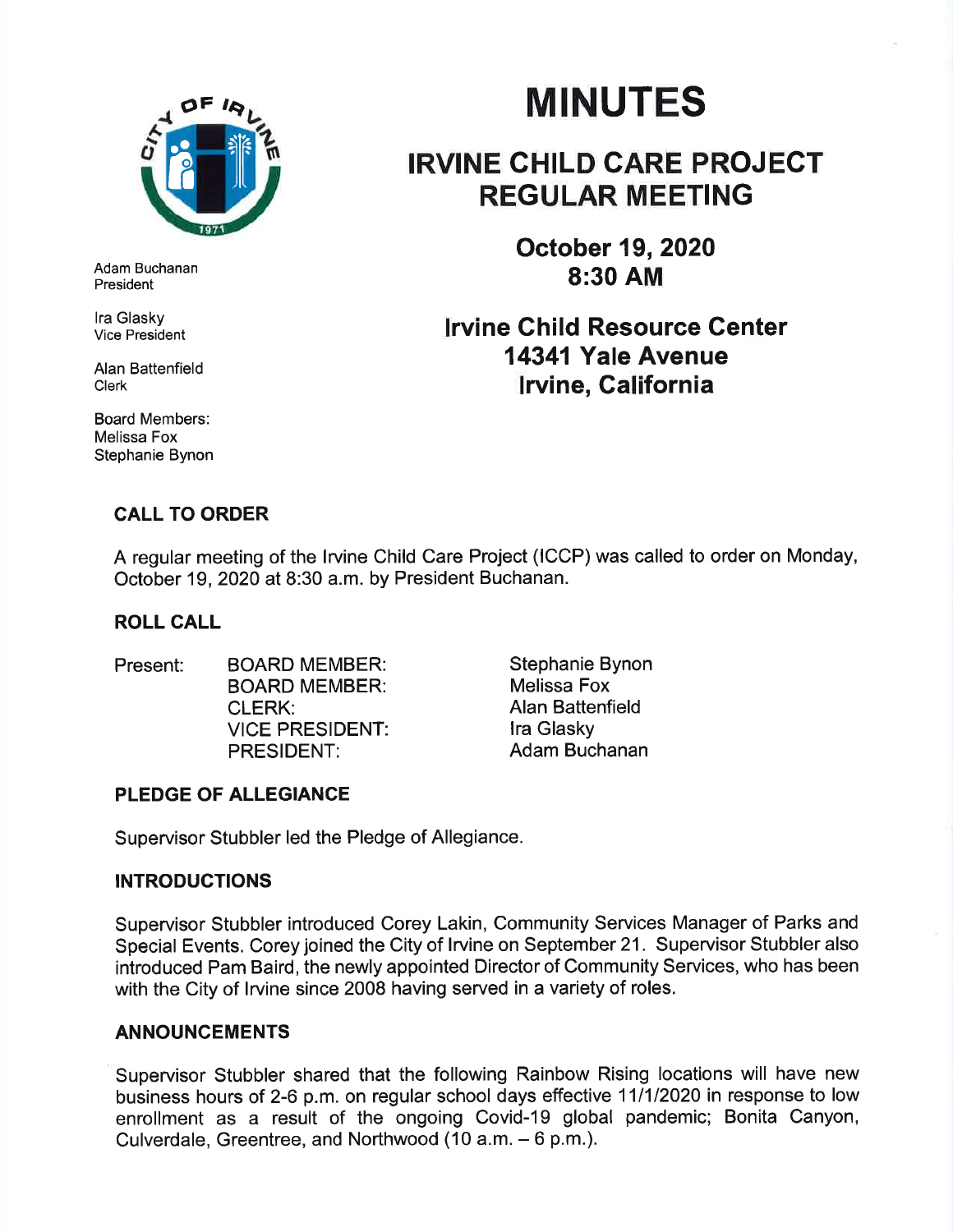#### PRESENTATIONS

There were no presentations.

#### ADDITIONS AND DELETIONS TO THE AGENDA

There were no additions or deletions to the agenda

#### PUBLIC COMMENTS

Ellen England, Director at Stone Creek Creekers' Club, expressed her gratitude to the ICCP Board for the ongoing reduction in rent to provide economic relief from the impacts of the Covid-19 pandemic. Ellen shared that though they have reduced the total number of staff at Creeker's Club, staffing costs remain significant for her business as she must keep a higher than typical number of staff in place in order to comply with the CDC safety guidelines even though enrollment remains significantly low. Measures that Creekers' Club has taken to reduce costs are staff giving up vacation days and dramatically altering the program they prefer to run. Creekers' Club is working hard to keep tuition as stable as possible in order to support their enrolled families.

#### CONSENT CALENDAR

#### Moved by Vice President Glasky, seconded by Board Member Fox, and unanimously carried to approve Gonsent Galendar items I through 8.

The motion carried as follows

Ayes: Battenfield, Buchanan, Bynon, Fox, Glasky

#### 1. APPROVAL OF IRVINE CHILD CARE PROJECT (ICCP) MINUTES

#### ACTION:

Approved the minutes of a regular meeting of the lrvine Child Care Project held on September 14,2020.

#### 2. WARRANT REQUEST - CATALYST FAMILY INC.

#### AGTION:

Approved payment of \$56,385.27 to Catalyst Family lnc. for child care development services for August 1-31, 2020.

#### 3. WARRANT REQUEST - ICCP PROVIDERS IRVINE CHILDREN'S FUND **SCHOLARSHIPS**

#### ACTION:

Approved payments for warrants totaling the amount of \$4,491.00 for ICF Scholarships during the month of August 2020.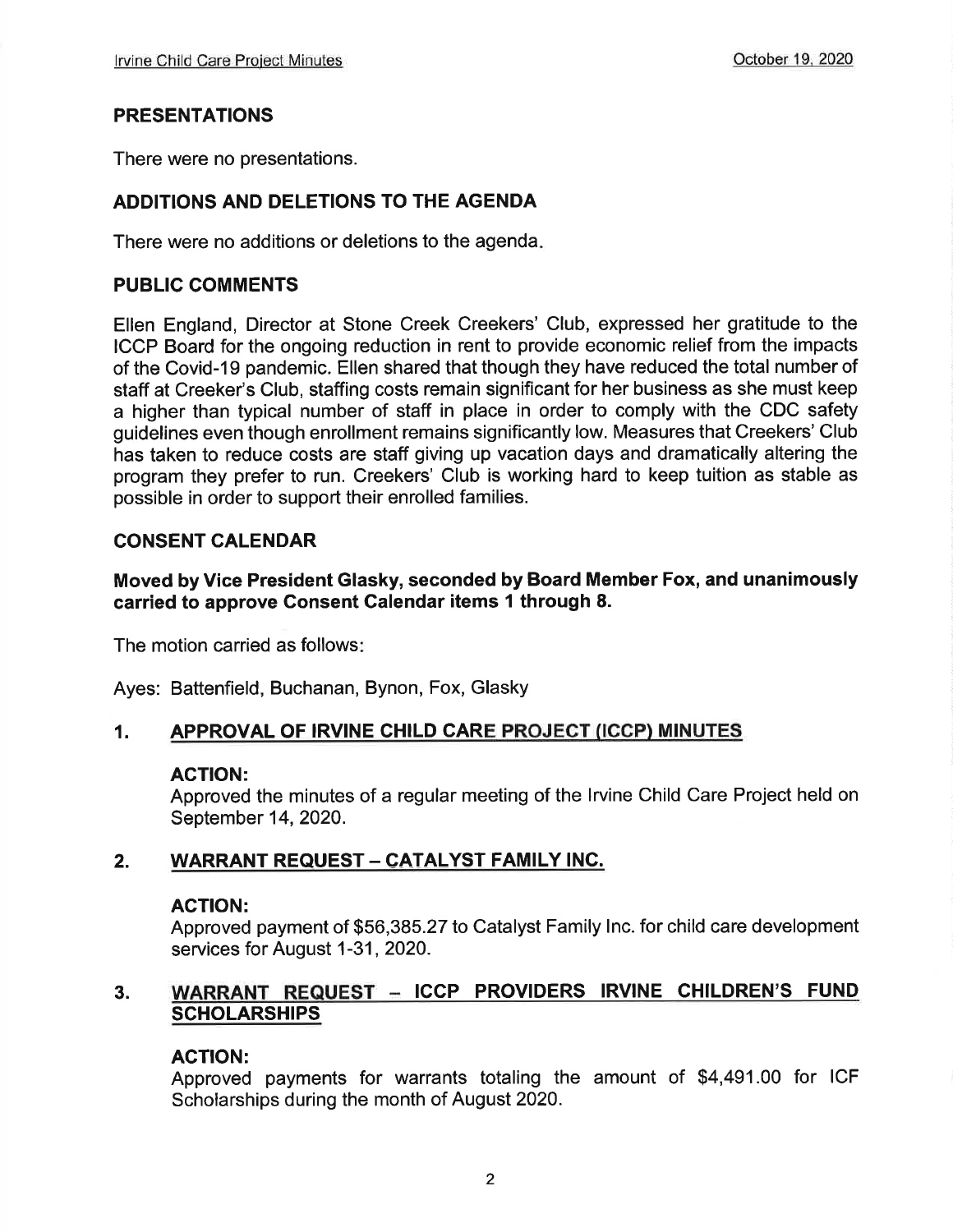- $\bullet$  \$4,491.00 to Rainbow Rising
- **6 \$ 00.00 to Kids Stuff**<br>**6 \$ 00.00 to Continuing**
- \$ 00.00 to Continuing Development Inc.<br>• \$ 00.00 to Dolphin Club
- **S** 00.00 to Dolphin Club<br>**S** 00.00 to Creekers Clu
- 00.00 to Creekers Club

#### 4. WARRANT REQUEST - CITY OF IRVINE

#### AGTION:

Approved payment of \$14,902.00 to the City of lrvine for Program and Grant Administration for the month of August 2020.

- . \$ 13,781.00 for Program Administration
- \$ 1,121.00 for Grant Administration

#### 5. WARRANT REQUEST - IRVINE UNIFIED SCHOOL DISTRICT (IUSD)

#### AGTION:

Approved payment of \$72,423.34 for Facilities and Financial Support Services, Utilities, Custodial Services, Custodial Equipment Amortization and payment for sale of IUSD-owned portables to ICCP for the month of August 2020.

- . \$10,589.42 for Payment of Portable Purchase
- $\bullet$  \$ 7,625.92 for Utilities
- o \$ 6,858.33 for Facilities & Financial Support
- \$ 675.00 for Custodial Equip Amortization
- \$46,674,67 for Custodial Services

#### 6. ICCP EXPENSES PAID BY IUSD

#### ACTION:

Reviewed and accepted attached invoices in the total amount of \$18,528.12 paid by IUSD on behalf of ICCP.

#### 7. DEPOSIT OF STATE GRANT APPORTIONMENT

#### ACTION:

Authorized the deposit of grant funds from the State Department of Education into the appropriate account as follows:

- o \$ 13,528.00 01-005-50100-8290
- $\bullet$  \$ 6,219.00 01-005-50100-8290
- $\bullet$  \$ 37,215.00 01-005-50100-8590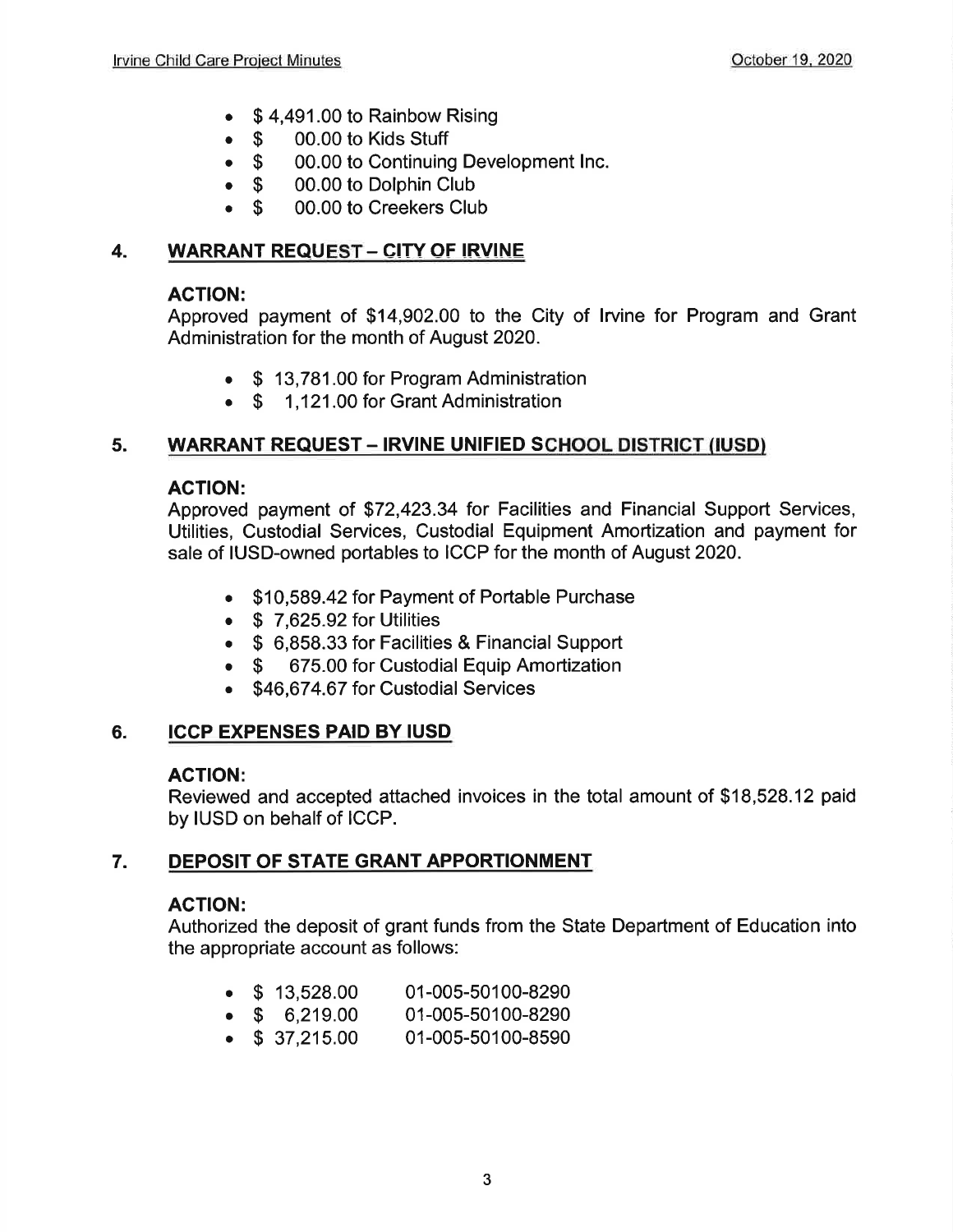#### 8. NOTICE OF SUBCONTRACTOR CHANGE OF NAME FROM CONTINUING DEVELOPMENT INCORPORATED TO CATALYST FAMILY INCORPORATED

#### AGTION:

Received and filed the Notice of Subcontractor change of name from Continuing Development lncorporated to Catalyst Family lncorporated effective August 6, 2020.

#### BOARD BUSINESS

Following discussion of the Consent Calendar items 1-8, President Buchanan reordered the agenda to consider ltem 10 Facilities and Budget Report prior to ltem No.9.

#### 9. ICCP CHILD CARE PROJECT RENT RELIEF FOR PROVIDERS

Public Comment on item 9: Michael Hagemann, parent of a child who attends Creekers' Club, expressed concern for the financial state of ICCP programs. He believes that further economic assistance is unlikely to be made available to the ICCP providers outside of rent relief provided by the ICCP Board. Michael has asked the board to support Option A of agenda item 9. He also asks that the board consider temporarily reducing pass through expenses to the ICCP providers.

Moved by Vice President Glasky, seconded by Board Member Fox, and unanimously carried to approve Option A: Waver of 50 percent of the rental payments for the month of November 2020 which would be a loss in revenue to ICCP of \$78,870.

The motion carried as follows:

Ayes: Battenfield, Buchanan, Bynon, Fox, Glasky

**Discussion Included:** Potential enrollment impact of families changing instruction models at the start of the new trimester in November. Board Member Fox expressed appreciation for the financial information provided by the ICCP child care agencies. Board Member Fox also shared that as Covid-19 continues to affect ICCP provider enrollment and financials that ICCP may need to consider structural changes or longer term solutions beyond rent reductions. Supervisor Stubbler shared that ICCP providers have anecdotally shared that while some sites had several new children enroll in the program since the return to in-person instruction, children have also left the program mainly due to changes in parental job status and/or family relocation.

#### REPORTS

#### FACILITIES AND BUDGET REPORT - JOHN FOGARTY 10.

This item was considered following Consent Calendar items 1-8.

Report included in packet was reviewed.